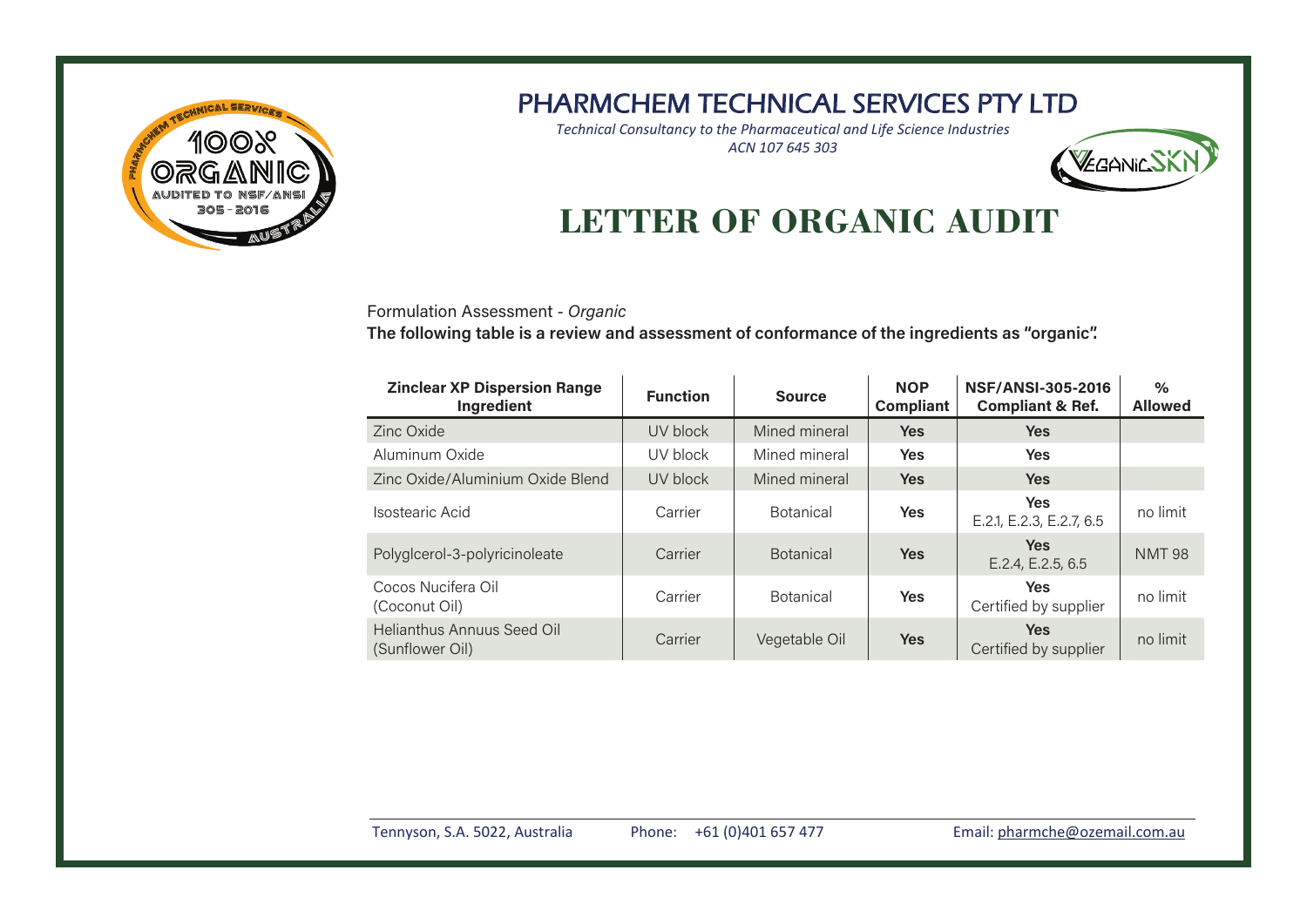

*Technical Consultancy to the Pharmaceutical and Life Science Industries ACN 107 645 303*



# **LETTER OF ORGANIC AUDIT**

Formulation Assessment - Organic

The following table is a review and assessment of conformance of the ingredients as "organic".

| <b>Antaria Bulk Intermediate Ingredients</b>  | <b>Function</b>                | <b>Source</b> |
|-----------------------------------------------|--------------------------------|---------------|
| Zinc Oxide                                    | UV block                       | Mined mineral |
| Aluminum Oxide (Alusion)                      | UV block                       | Mined mineral |
| Helianthus Annuus Seed Oil (Sunflower Oil)    | Emollient                      |               |
| DW Jojoba Oil (Simmondsia Chinensis Seed Oil) | Emollient                      |               |
| Polyglcerol-3-polyricinoleate                 | Emulsifier/Dispersant          |               |
| Pelemol PHS-8 (Polyhydroxysearic acid)        | Dispersant                     |               |
| Candeililla (Euphorbia Cerifera)              | Viscosity Adjusting Agent      |               |
| Prisorine (Isostearic Acid)                   | Co-Emulsifier/Dispersant       |               |
| Xanthan Gum                                   | Stabiliser & Texturising Agent |               |
| Water                                         | Solvent                        |               |
| Glycerin                                      | <b>Humectant</b>               |               |
| Maltodextrin                                  | Stabiliser & Texturising Agent |               |
| Amphisol K (Potassium Cetyl Phosphate)        | Emulsifier                     |               |
| Sodium Chloride                               | Stabiliser & Texturising Agent |               |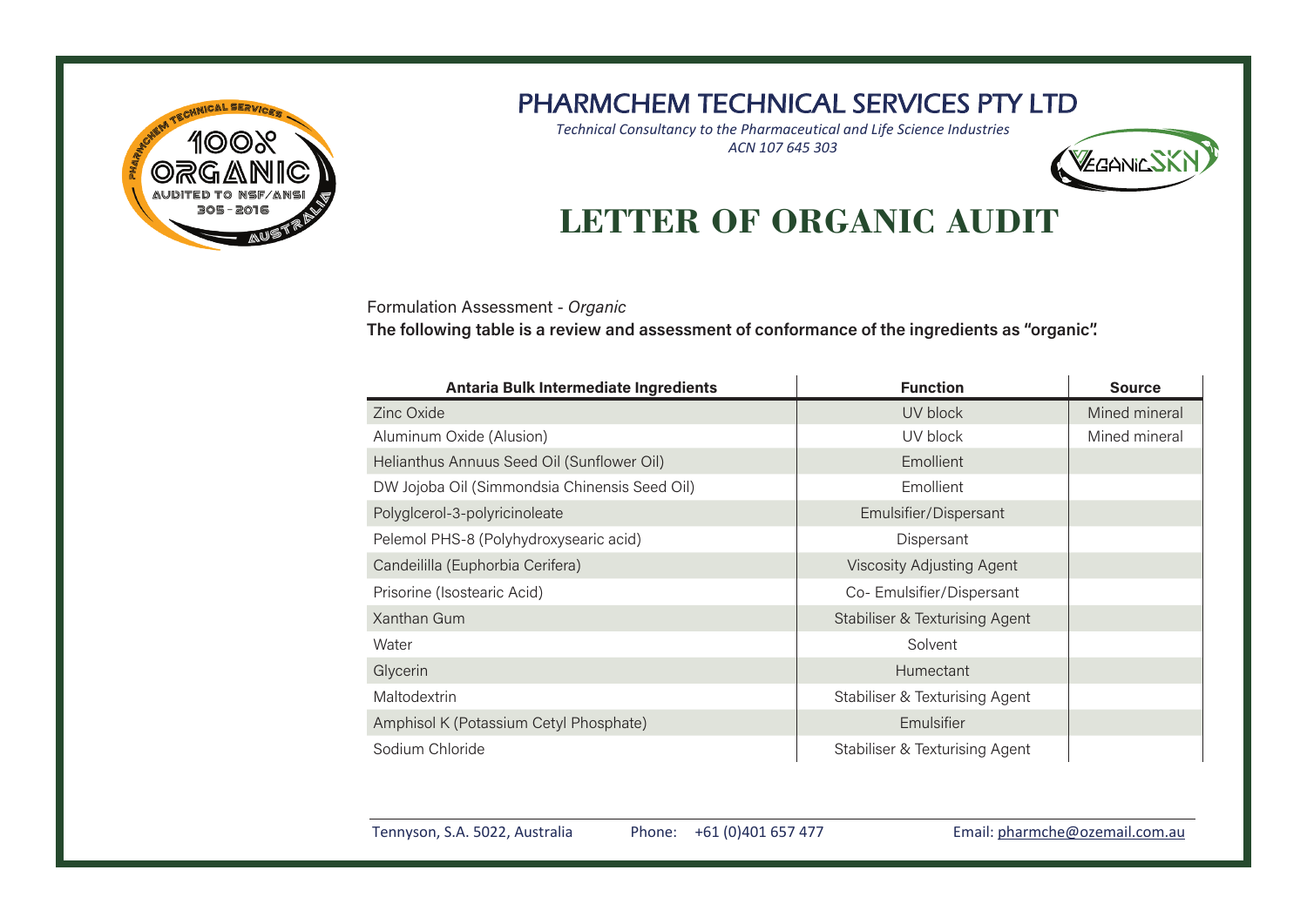

*Technical Consultancy to the Pharmaceutical and Life Science Industries ACN 107 645 303*



# **LETTER OF ORGANIC AUDIT**

 $\mathcal{L}$ 

Formulation Assessment - Vegan

The following table is a summary of the assessment of conformance of the ingredients as "vegan".

| <b>Zinclear Xp Dispersion/ Bulk</b><br><b>Intermediate Range Ingredient</b>                      | <b>Function</b>                     | <b>Manufacturing</b><br><b>Process</b> | Vegan<br><b>Compliant</b> | <b>Comment</b>                    |
|--------------------------------------------------------------------------------------------------|-------------------------------------|----------------------------------------|---------------------------|-----------------------------------|
| Zinc Oxide                                                                                       | UV block                            | Mined mineral                          | <b>Yes</b>                | Not of animal origin              |
| Aluminum Oxide                                                                                   | UV block                            | Mined mineral                          | Yes                       | Not of animal origin              |
| Zinc Oxide/Aluminium Oxide Blend                                                                 | UV block                            | Mined mineral                          | <b>Yes</b>                | Not of animal origin              |
| Isostearic Acid                                                                                  | Carrier                             | <b>Botanical</b>                       | Yes                       | Not of animal origin              |
| Polyglcerol-3-polyricinoleate                                                                    | Carrier                             | <b>Botanical</b>                       | <b>Yes</b>                | Certified not of<br>animal origin |
| Cocos Nucifera Oil (Coconut Oil)                                                                 | Carrier                             |                                        | Yes                       | Edible vegetable oil              |
| DW Jojoba Oil (Simmondsia Chinensis Seed Oil)                                                    | Emollient                           |                                        |                           |                                   |
| Pelemol PHS-8 (Polyhydroxysearic acid)                                                           | Dispersant                          |                                        |                           |                                   |
| Candeililla (Euphorbia Cerifera)                                                                 | Viscosity<br><b>Adjusting Agent</b> |                                        |                           |                                   |
| Xanthan Gum                                                                                      | Stabiliser & Texturising<br>Agent   |                                        |                           |                                   |
| Water                                                                                            | Solvent                             |                                        |                           |                                   |
| Glycerin                                                                                         | Humectant                           |                                        |                           |                                   |
| Maltodextrin                                                                                     | Stabiliser & Texturising<br>Agent   |                                        |                           |                                   |
| Amphisol K (Potassium Cetyl Phosphate)                                                           | Emulsifier                          |                                        |                           |                                   |
| Sodium Chloride                                                                                  | Stabiliser & Texturising<br>Agent   |                                        |                           |                                   |
| +61 (0)401 657 477<br>Email: pharmche@ozemail.com.au<br>Tennyson, S.A. 5022, Australia<br>Phone: |                                     |                                        |                           |                                   |